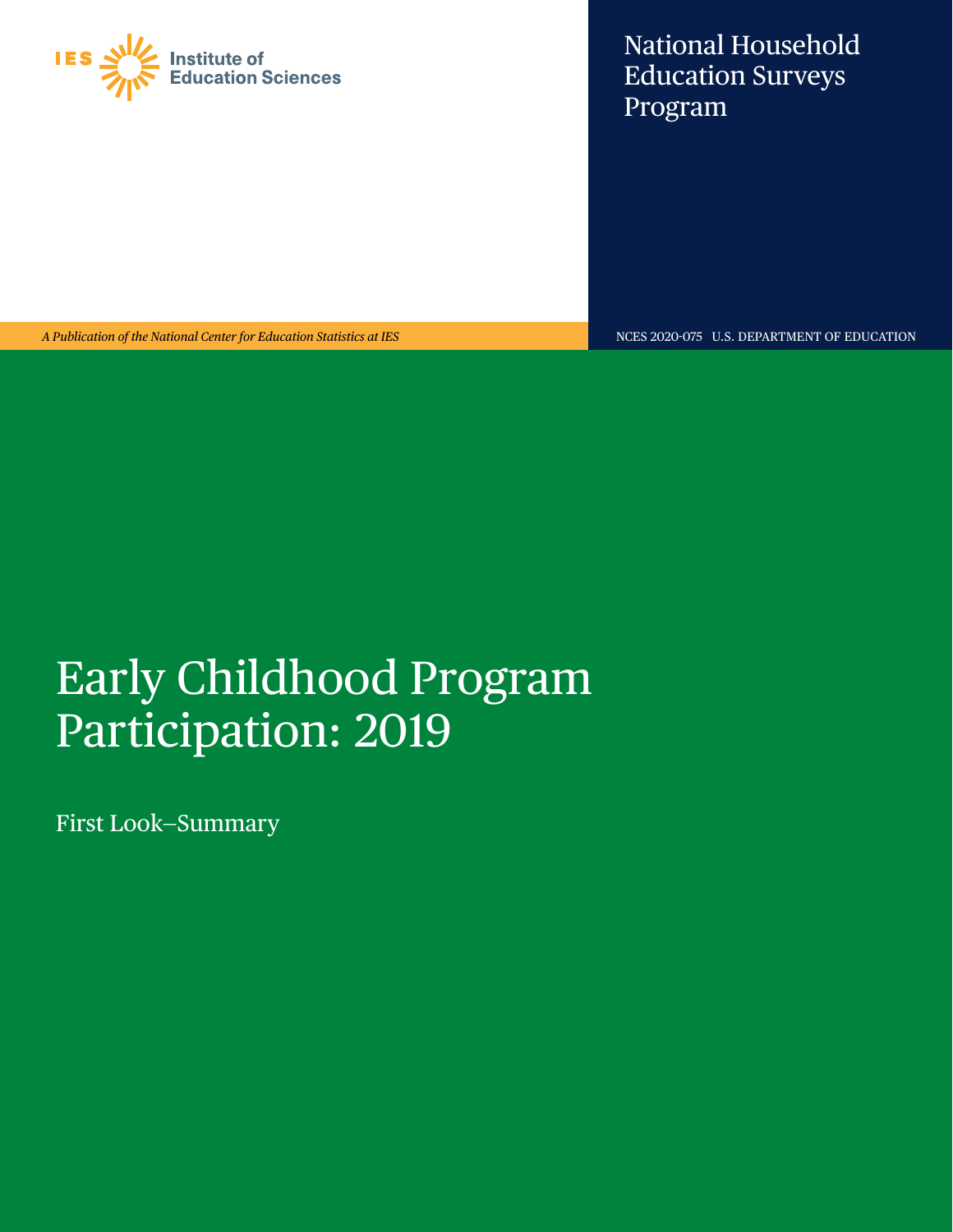

## **Early Childhood Program Participation: 2019**

## **National Household Education Surveys Program**

**First Look—Summary**

**AUGUST 2020**

**Jiashan Cui Luke Natzke**  American Institutes for Research

**Sarah Grady** *Project Officer* National Center for Education Statistics

**NCES 2020-075 U.S. DEPARTMENT OF EDUCATION**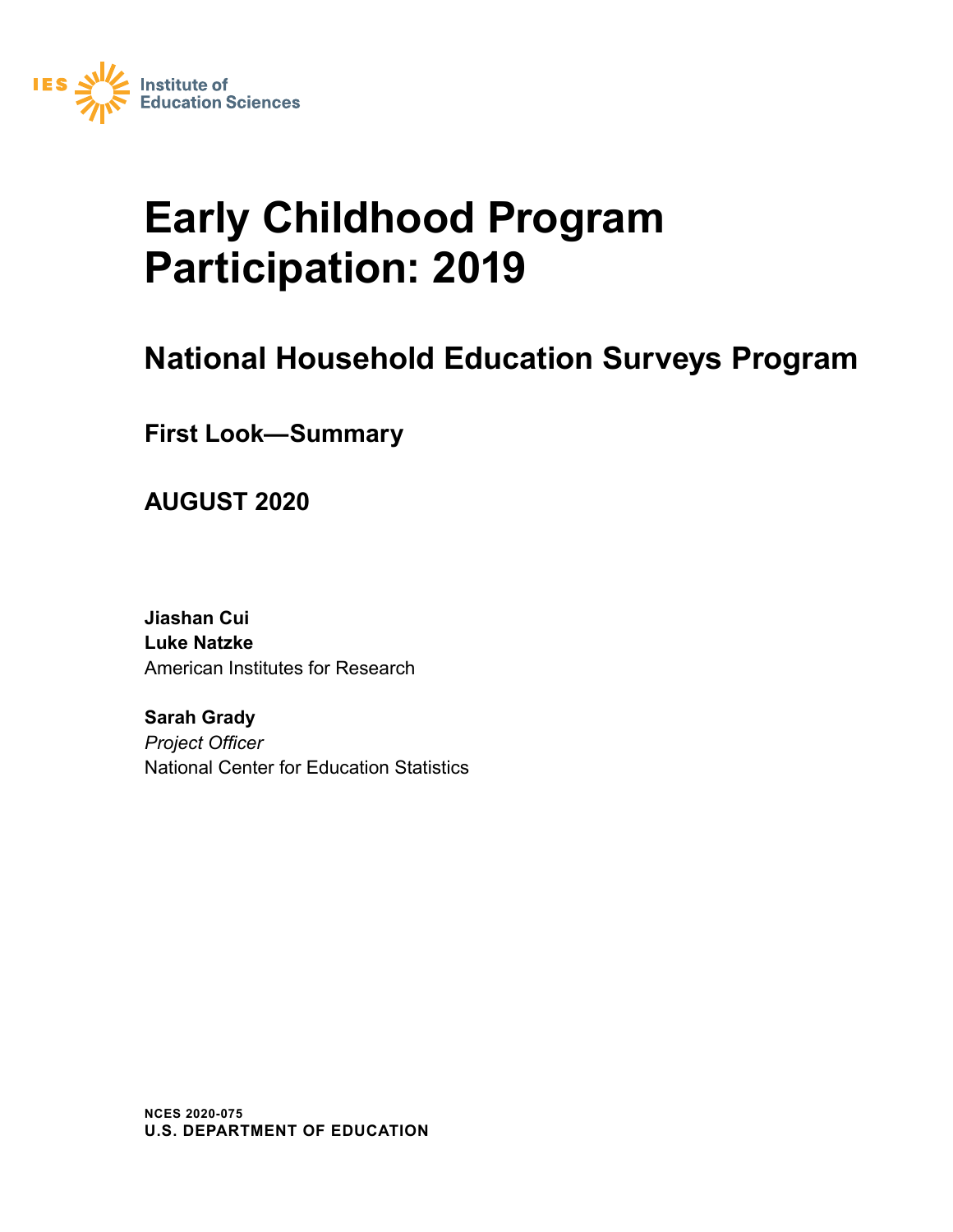**U.S. Department of Education**

Betsy DeVos *Secretary*

**Institute of Education Sciences** Mark Schneider *Director*

**National Center for Education Statistics**

James L. Woodworth *Commissioner*

The National Center for Education Statistics (NCES) is the primary federal entity for collecting, analyzing, and reporting data related to education in the United States and other nations. It fulfills a congressional mandate to collect, collate, analyze, and report full and complete statistics on the condition of education in the United States; conduct and publish reports and specialized analyses of the meaning and significance of such statistics; assist state and local education agencies in improving their statistical systems; and review and report on education activities in foreign countries.

NCES activities are designed to address high-priority education data needs; provide consistent, reliable, complete, and accurate indicators of education status and trends; and report timely, useful, and high-quality data to the U.S. Department of Education, the Congress, the states, other education policymakers, practitioners, data users, and the general public. Unless specifically noted all information contained herein is in the public domain.

We strive to make our products available in a variety of formats and in language that is appropriate to a variety of audiences. You, as our customer, are the best judge of our success in communicating information effectively. If you have any comments or suggestions about this or any other NCES product or report, we would like to hear from you. Please direct your comments to

> NCES, IES, U.S. Department of Education Potomac Center Plaza 550 12th Street SW Washington, DC 20202

#### **August 2020**

The NCES Home Page address i[s http://nces.ed.gov.](http://nces.ed.gov/) The NCES Publications and Products address is [http://nces.ed.gov/pubsearch.](http://nces.ed.gov/pubsearch)

This report was prepared for the National Center for Education Statistics under Contract No. ED-IES-12-D-0002 with the American Institutes for Research. Mention of trade names, commercial products, or organizations does not imply endorsement by the U.S. Government.

#### **Suggested Citation**

Cui, J., and Natzke, L. (2020). *Early Childhood Program Participation: 2019* (NCES 2020-075), National Center for Education Statistics, Institute of Education Sciences, U.S. Department of Education. Washington, DC. Retrieved [date] from [http://nces.ed.gov/pubsearch/pubsinfo.asp?pubid=2020075.](http://nces.ed.gov/pubsearch/pubsinfo.asp?pubid=2020075)

**Content Contact** Lisa Hudson (202) 245-7027 [lisa.hudson@ed.gov](mailto:lisa.hudson@ed.gov)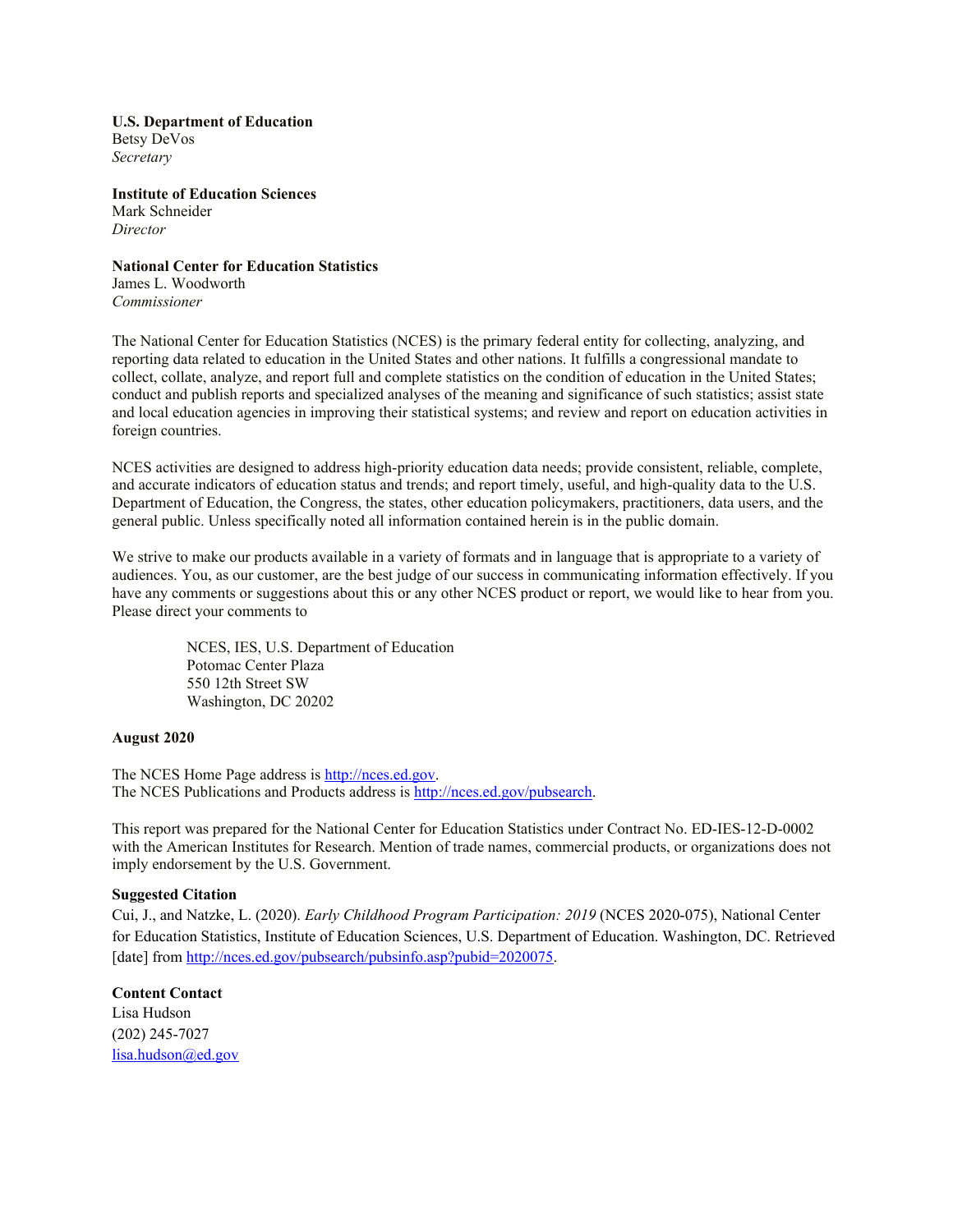| <b>Contents</b> |  |
|-----------------|--|
|                 |  |
|                 |  |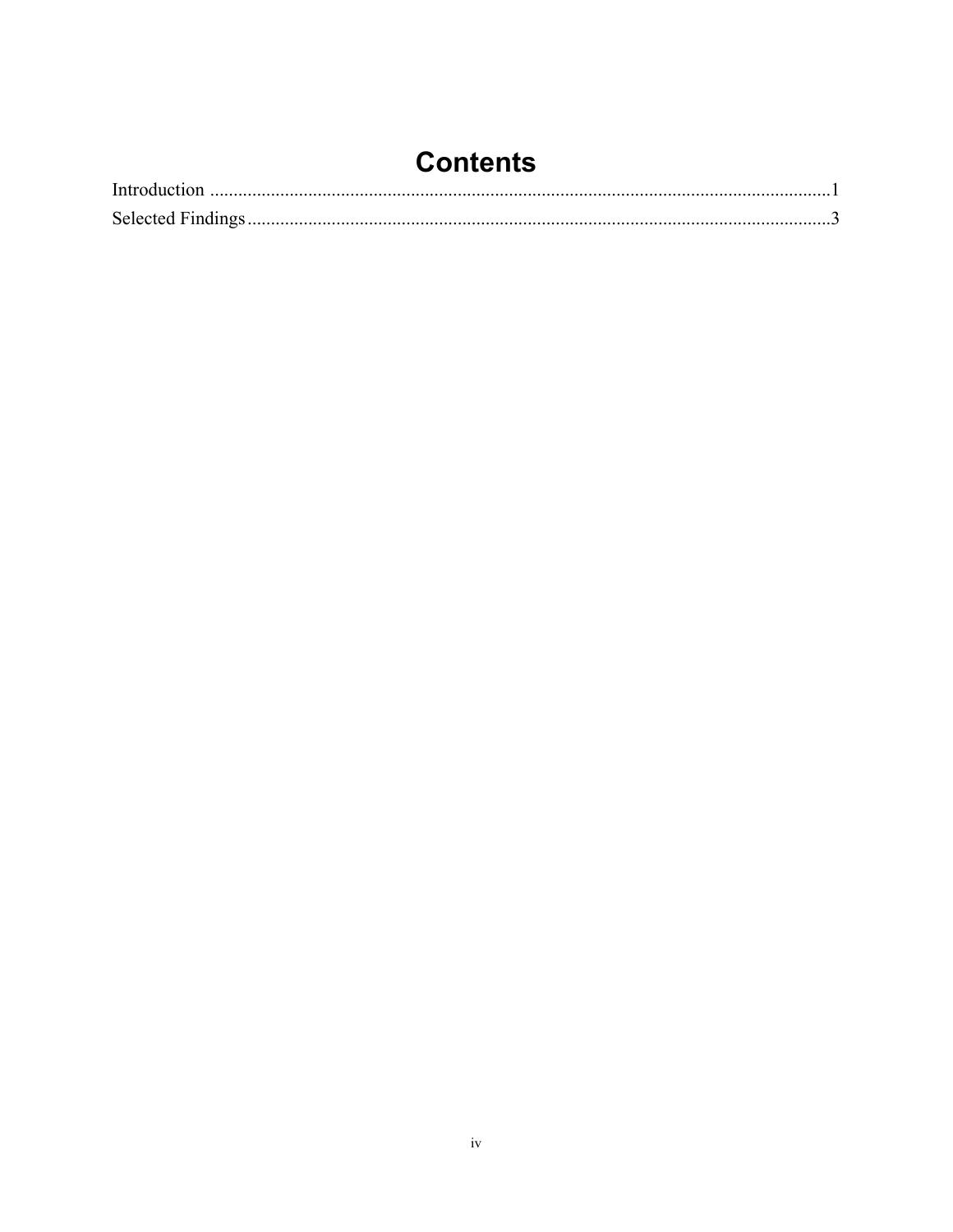### **Introduction**

<span id="page-4-0"></span>This report presents data on the early childhood care and education arrangements for children in the United States from birth through the age of 5 who were not yet enrolled in kindergarten by 2019. The report also presents data on selected family activities. Results are reported by child, parent, and family characteristics. Tabular findings are in appendix A. These data represent circumstances before the implementation of coronavirus pandemic restrictions.

The data for this report come from the Early Childhood Program Participation (ECPP) Survey, administered as part of the 2019 National Household Education Surveys Program (NHES:2019). The ECPP survey collects data about children from birth through age 6 who are not yet enrolled in kindergarten. The ECPP asks detailed questions about children's participation in relative care, nonrelative care, and center-based care arrangements. It also asks about the main reason for choosing care; what factors were important to parents when choosing a care arrangement; the primary barriers to finding satisfactory care; what activities the family does with the child, such as reading, singing, and arts and crafts; and what the child is learning, such as counting, recognizing the letters of the alphabet, and reading. The ECPP questionnaires were completed by a parent or guardian who knew about the sampled child.

The ECPP questionnaire asks parents to report about their children's participation in relative care, nonrelative care, and center-based care arrangements in three distinct sections of the questionnaire. If the child participates in a regularly scheduled, weekly arrangement for a given type of care, parents answer detailed questions about that care arrangement (e.g., information about the care provider, location of the care, and cost of the care). Since children could have more than one regularly scheduled care arrangement within a particular care type (e.g., two relative care arrangements), the questionnaire asked parents to focus on the person or center that provides the most care of that type. This report refers to these arrangements as the "primary care arrangement" for each particular type of care.

Children can have multiple primary care arrangements if they participate in more than one type of care. For example, if the child has a regularly scheduled arrangement with a relative and another regularly scheduled arrangement at a center, then the child is considered to have two primary care arrangements. In this report, the term "multiple primary arrangements" refers to children who have more than one regularly scheduled type of care arrangement. The questionnaire does not ask parents to identify which type of care serves as the child's overall primary care arrangement.

The NHES:2019 used a nationally representative address-based sample covering the 50 states and the District of Columbia. The survey was conducted by the U.S. Census Bureau from January through August 2019. The 2019 administration of NHES included a screener survey and two topical surveys: the Parent and Family Involvement in Education Survey and the ECPP. The screener survey asked for an enumeration of household members and was used to select an eligible child to be the focus of a topical survey. For more information about the NHES:2019 methodology, please reference the forthcoming *National Household Education Surveys Program of 2019: Data File User's Manual* (Jackson et al. forthcoming).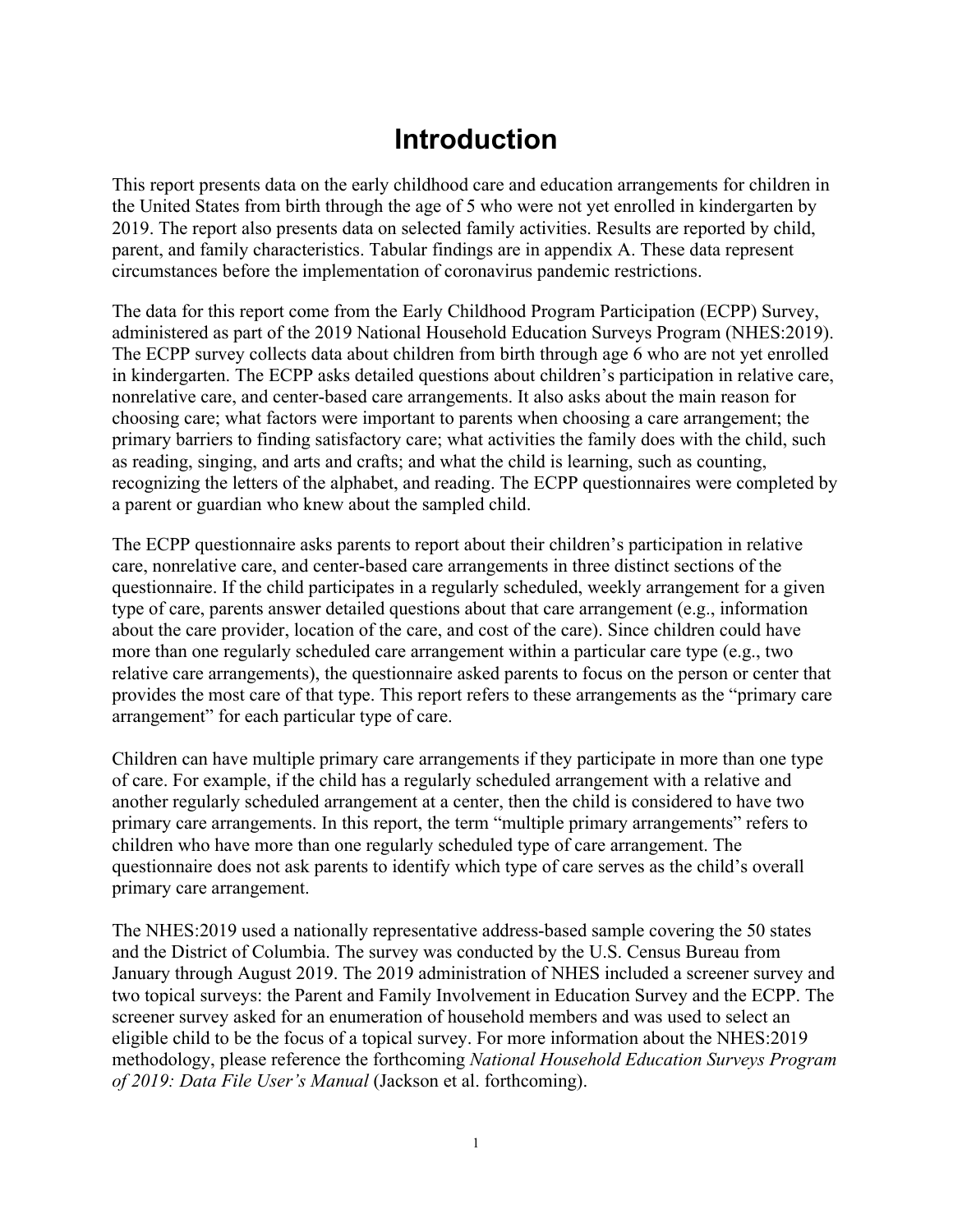Although the NHES is a repeating cross-sectional survey, changes in the sample frame, data collection methods, and wording of some items have occurred over time. Because of these changes, caution should be used in comparing results in this report to those from prior NHES collections. When weighted, the ECPP data in this report are nationally representative of children between birth and the age of 5 not yet enrolled in kindergarten. The total number of cases used in this report is 7,076 children, representing 21.2 million children from birth through age 5 and not yet in kindergarten.<sup>[1](#page-5-0)</sup>

ECPP questionnaires were completed for 7,092 children from birth through age 6 and not yet enrolled in kindergarten, for a weighted ECPP unit response rate of 85.5 percent and an overall estimated weighted unit response rate (the screener weighted unit response rate multiplied by the ECPP unit weighted response rate) of 54.0 percent. An analysis of bias in the NHES:2019 data, described further in appendix B, detected some measurable bias in certain demographic characteristics and survey responses. The level of potential bias detected is considered to be low. Additional details about the survey methodology, response rates, and data reliability are provided in appendix B.

Results presented in this report are weighted. All statements of comparison have been tested for statistical significance using two-tailed *t*-tests and are significant at the 95 percent confidence level. No adjustments were made for multiple comparisons. Some estimates that appear different may not be measurably different in a statistical sense due to sampling error. Readers are directed to the Statistical Tests section of appendix B for information about how to compare estimates in the tables.

This *First Look* report presents selected descriptive information. Readers are cautioned not to draw causal inferences based on the results presented. Many of the variables examined in this report may be related to one another, but the complex interactions and relationships among them have not been explored. The variables examined here are just a few of the variables that can be examined in these data; they were selected to demonstrate the range of information available from the study. The release of this report is intended to encourage more in-depth analysis of the data using more sophisticated statistical methods.

For readers interested in appendixes with tables of estimates, definitions of terms used in the findings and tables, and additional information about the survey from which the findings are drawn, please see the "View full report" link at [http://nces.ed.gov/pubsearch/pubsinfo.asp?pubid=2020075.](http://nces.ed.gov/pubsearch/pubsinfo.asp?pubid=2020075)

<span id="page-5-0"></span><sup>&</sup>lt;sup>1</sup> The ECPP data file includes too few six-year-olds to support stable estimates; therefore, six-year-olds have been excluded from the estimates presented in this report.